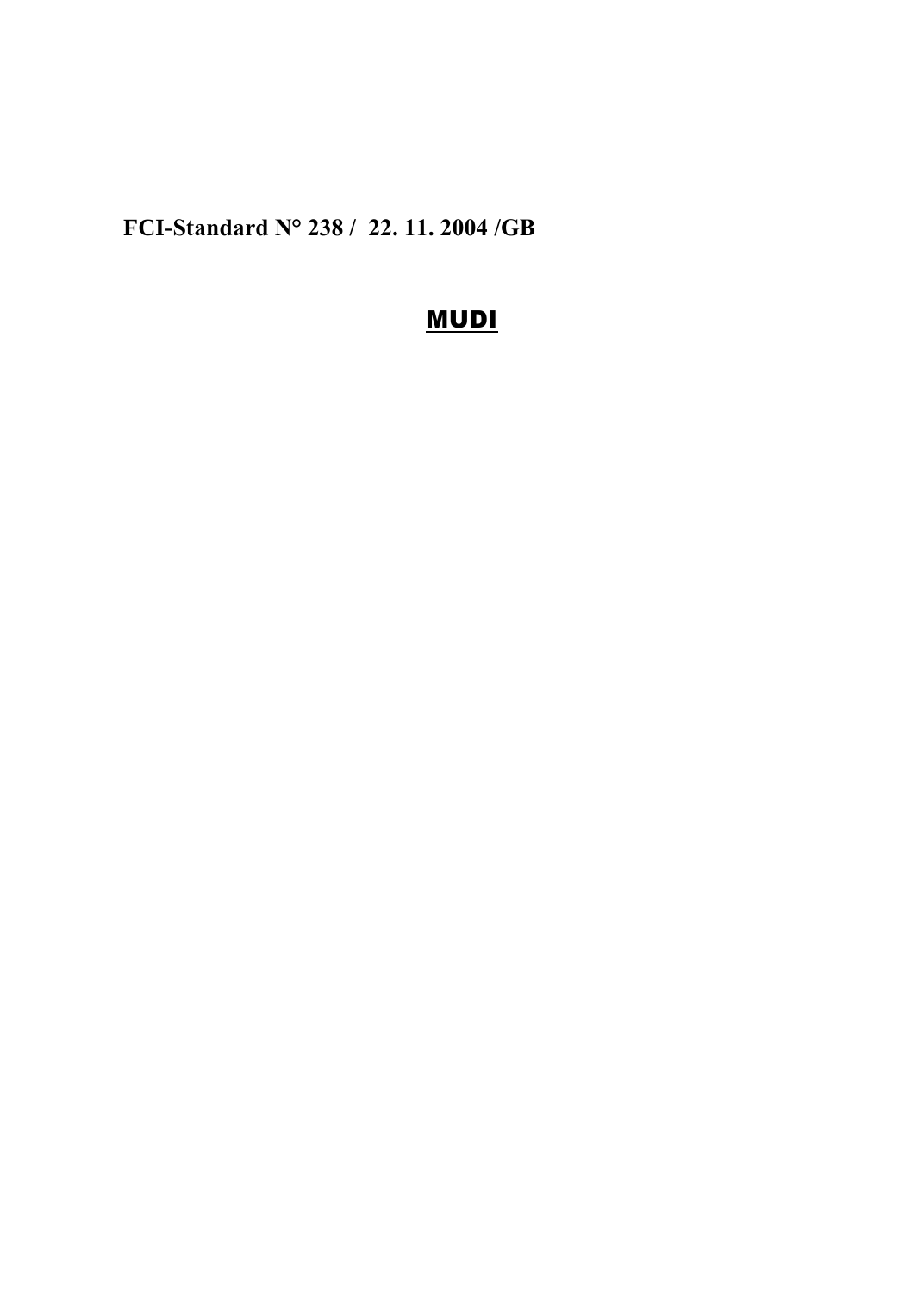**TRANSLATION :** Mrs C. Seidler and Mrs Elke Peper.

**ORIGIN :** Hungary.

## **DATE OF PUBLICATION OF THE ORIGINAL VALID STANDARD :** 09. 11. 2004.

**UTILIZATION :** Herding dog. Because of his courageous disposition he is very popular with the shepherds for the use of herding large and difficult livestock. He is even used for the battue of wild boar. Excellent guard and companion dog. A dog used for searching out drugs. Watch and alarm dog. Excellent agility dog, lovable house pet. Because of his relatively short coat and his excellent adaptability, it is no problem to keep him in the house.

| <b>CLASSIFICATION FCI: Group 1</b> | Sheepdogs and Cattle Dogs   |
|------------------------------------|-----------------------------|
|                                    | (except Swiss Cattle Dogs). |
|                                    | Section 1 Sheepdogs.        |
|                                    | Without working trial.      |

**BRIEF HISTORICAL SUMMARY :** The breed came into being during the  $18<sup>th</sup>$  to the  $19<sup>th</sup>$  century from cross breeding Hungarian herding dogs most probably with various prick eared German **herding**  dogs.

**GENERAL APPEARANCE :** Medium sized **herding dog with a wedge shaped head**. Prick ears. Body topline is distinctly sloping towards the rear. The head and the limbs are covered by short, smooth coat. The other parts of the body have a somewhat longer, very wavy to slightly curly coat. There are different variations of colour.

FCI-St.N°238/22. 11. 2004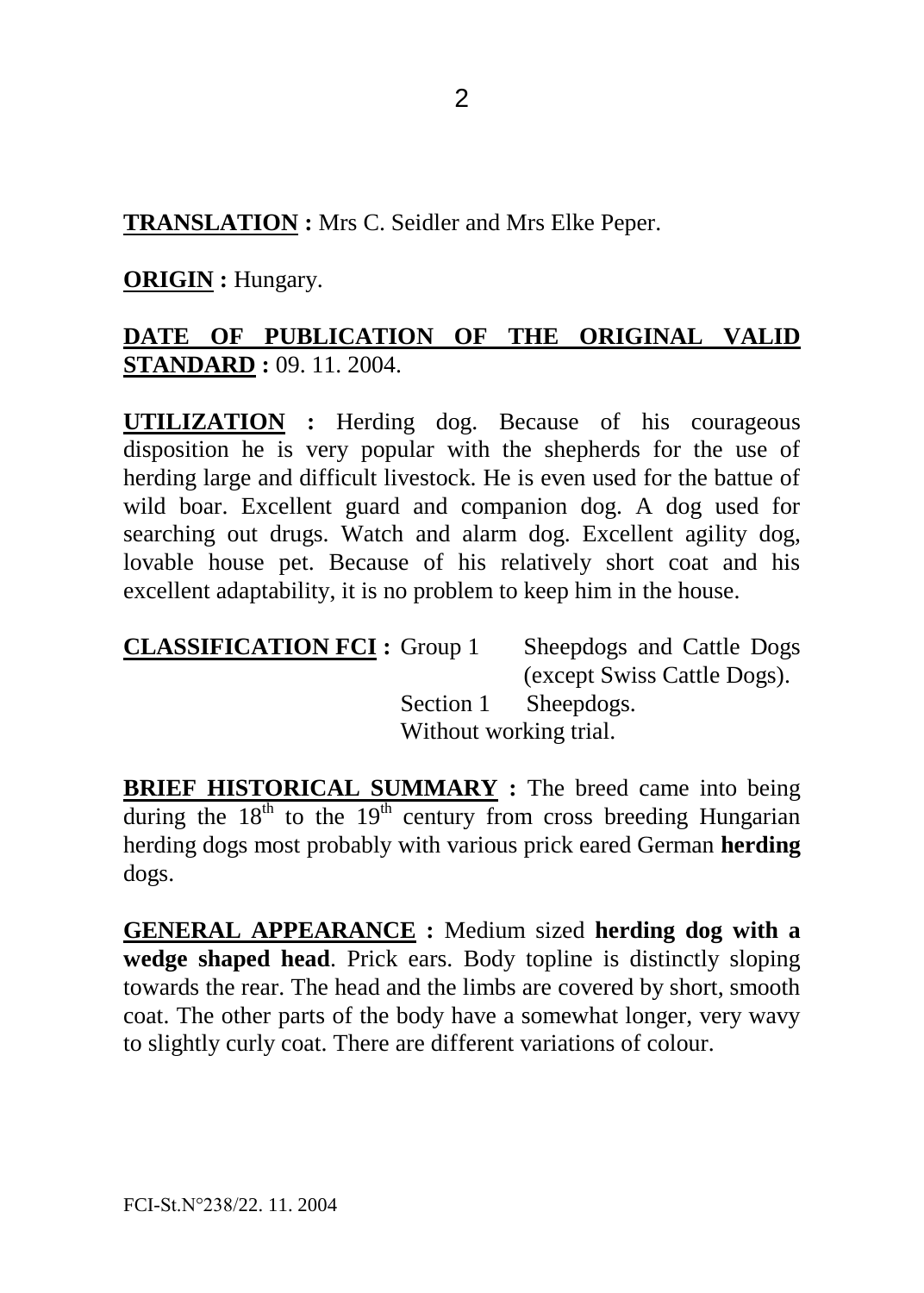## **IMPORTANT PROPORTIONS :**

- The body length is approximately equal to the height at the withers.
- The depth of the brisket is slightly less than half of the height at the withers.
- The length of the muzzle is slightly less than half of the total length of the head.

# **BEHAVIOUR/TEMPERAMENT**

The Mudi is extremely able to learn, of lively temperament, courageous, watchful, keen to work, alert and adaptable.

**HEAD** : The most striking part of the Mudi is undoubtedly his head. To the observer it should give the impression of an alert, always energetic, cheerful and intelligent animal without any trace of timidity or aggessiveness. The head is wedge shaped, tapering towards the nose.

## CRANIAL REGION

Skull : Skull and forehead are slightly domed. **Occiput not pronounced.** Superciliary ridges only slightly developed. Stop : Barely pronounced.

## FACIAL REGION

Nose : Narrow, rounded at front with moderately wide nostrils. In the colours black, white, **fawn** and blue-merle, the nose is always black ; in the other colours the nose harmonises with the coat colour; e.g. **the nose in a brown dog is brown and blue grey in a blue grey dog. Brown (liver) coloured dogs have brown eyerims. Blue grey dogs have blue grey eyerims.**

Muzzle : Moderately strong. Bridge of nose straight.

Lips : Tight-fitting to the teeth. Corner of mouth slightly jagged. The lip pigment corresponds with the pigment of the noseleather.

Jaws/Teeth : Complete scissor bite according to the dentition formula. Regular teeth of medium size.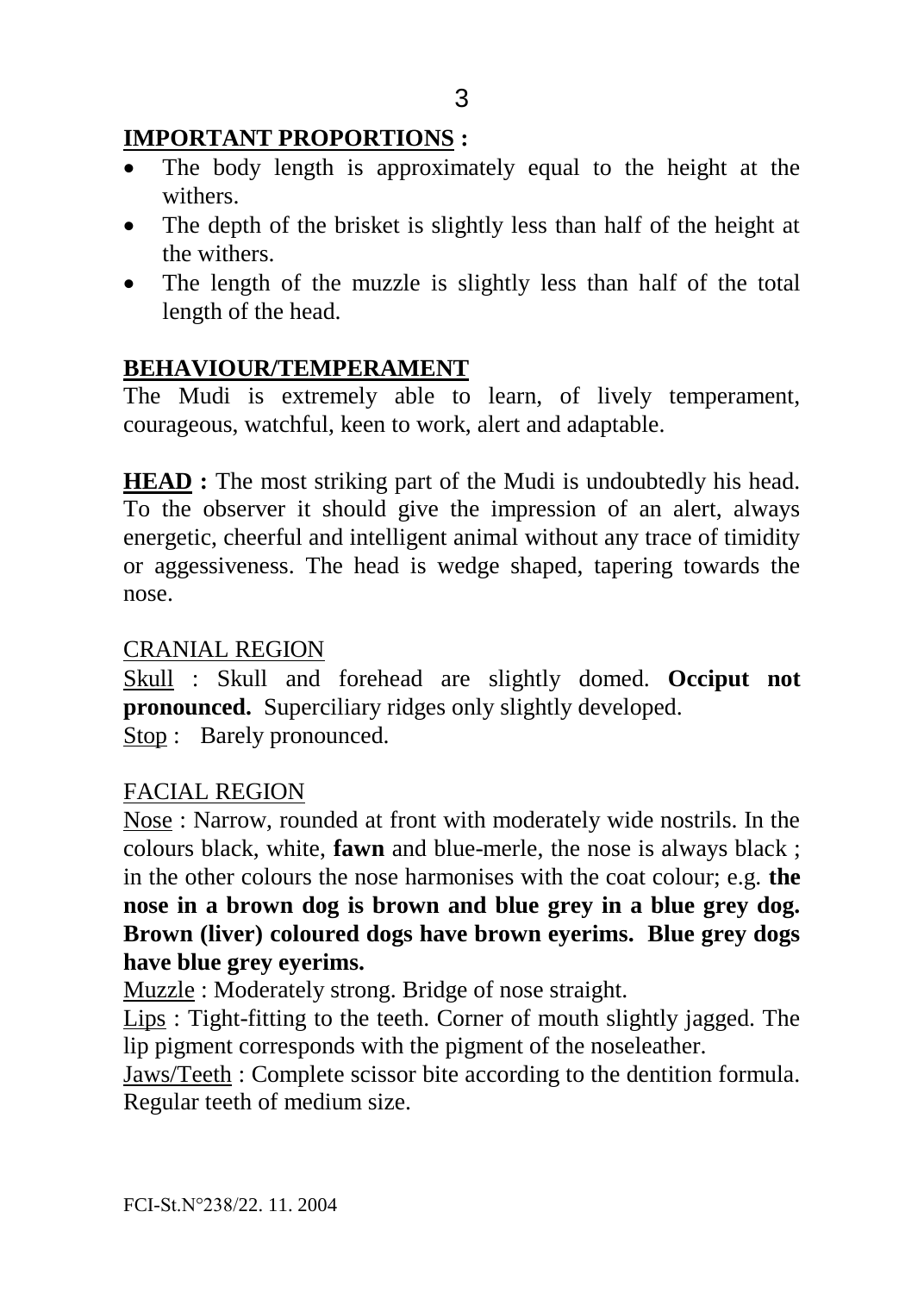Eyes : Narrow, slightly pointed at inner and outer corners, set slightly oblique, thus having a "dare devil" expression. The eyes should be as dark as possible. **Only** in blue-merle dogs, wall **(white or blue)** eyes are not faulty. Rims of lids are tight, close-fitting to the eyeball and evenly pigmented.

Ears : High set prick ears which are of a reverse V-shape and covered **with abundant hair** reaching beyond the edges of the external ears. The response of the ears to stimulation is very lively. The dog can turn the ears independently of each other like a radar screen. Ears are approximately 10 to 15 % longer than their width at the base.

**NECK :** The slightly high set neck forms an angle of 50 to 55 degrees to the horizontal. It is of medium length, barely arched and well muscled. Without dewlap or pronounced neck ruff. In male dogs there can be a barely developed mane ; this must, however, never be noticeable.

## **BODY**

Topline : Clearly sloping towards croup.

Withers : Pronounced, long and muscular.

Back : Straight, short.

Loin : Of medium lenth. Firmly coupled.

Croup : Short, **very slightly** sloping, of medium breadth, muscular.

Chest : Forechest slightly curved. Ribs somewhat broad and rather flat.

Underline : Sligthly tucked-up.

**TAIL :** Set on at medium height. In repose, hanging, with lower third raised almost to horizontal. When alert and during active movement, the tail is carried in sickel shape, higher than the topline. Docking of tail is undesirable but is not regarded as a fault. If the tail is docked, two or three of the tail vertebrae must be visibly left.

Dogs born without or with a natural stump tail are rare; this is not regarded as a fault. The tail is abundantly coated ; the hair on the underside can even be 10 to 12 cm long.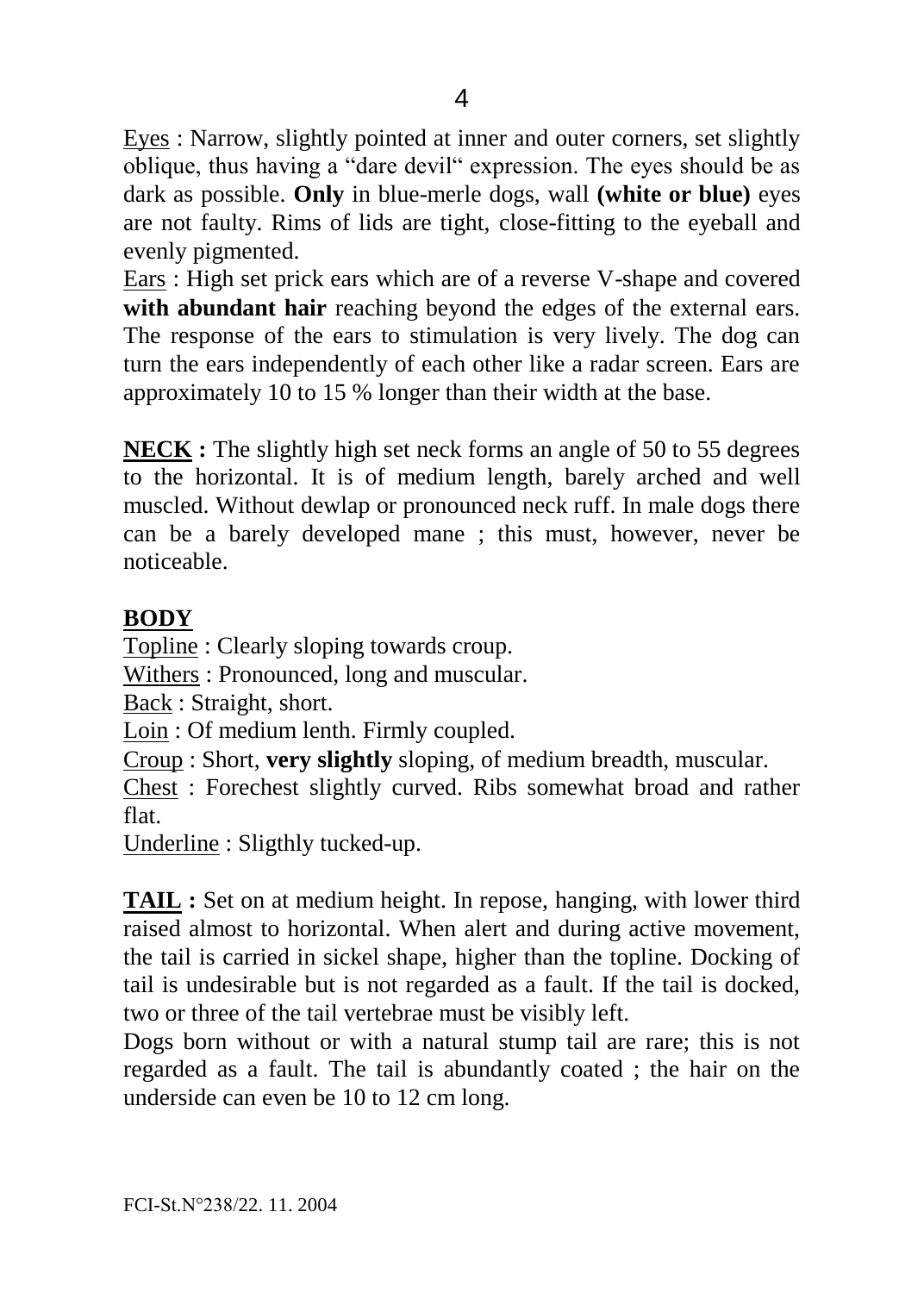### **LIMBS**

#### FOREQUARTERS

Shoulders : The shoulder blade is moderately sloping and well muscled. The forechest is curved, the point of the sternum only slightly protruding.

Upper Arm : Of medium length. **At 45° with the horizontal.**

Elbows : Close-fitting to the body.

Carpal joint : Firm, dry.

Pastern : Steep.

Forefeet : Round with well knit toes. Little hair between and under the toes. Pads springy. Nails slate grey and hard.

HINDQUARTERS : The hind legs are a little overstretched beyond the rear.

Upper thigh : Long, well muscled.

Metatarsus : Short and steep.

Hind feet : Like front feet. Dewclaws not desirable.

**GAIT/MOVEMENT** : The Mudi's characteristic movement are mincing steps.

**SKIN** : Tight, without wrinkles.

#### **COAT**

HAIR : Head and front of limbs are covered by short, straight and smooth hair. On other parts of the body, the coat is uniformly very wavy or slightly curled. It is dense and always shiny, about 3 to 7 cm long.

At some spots, cow-licks and ridges are formed. The coat is longest on the back of the foreams and the upper thighs, where it forms pronounced featherings.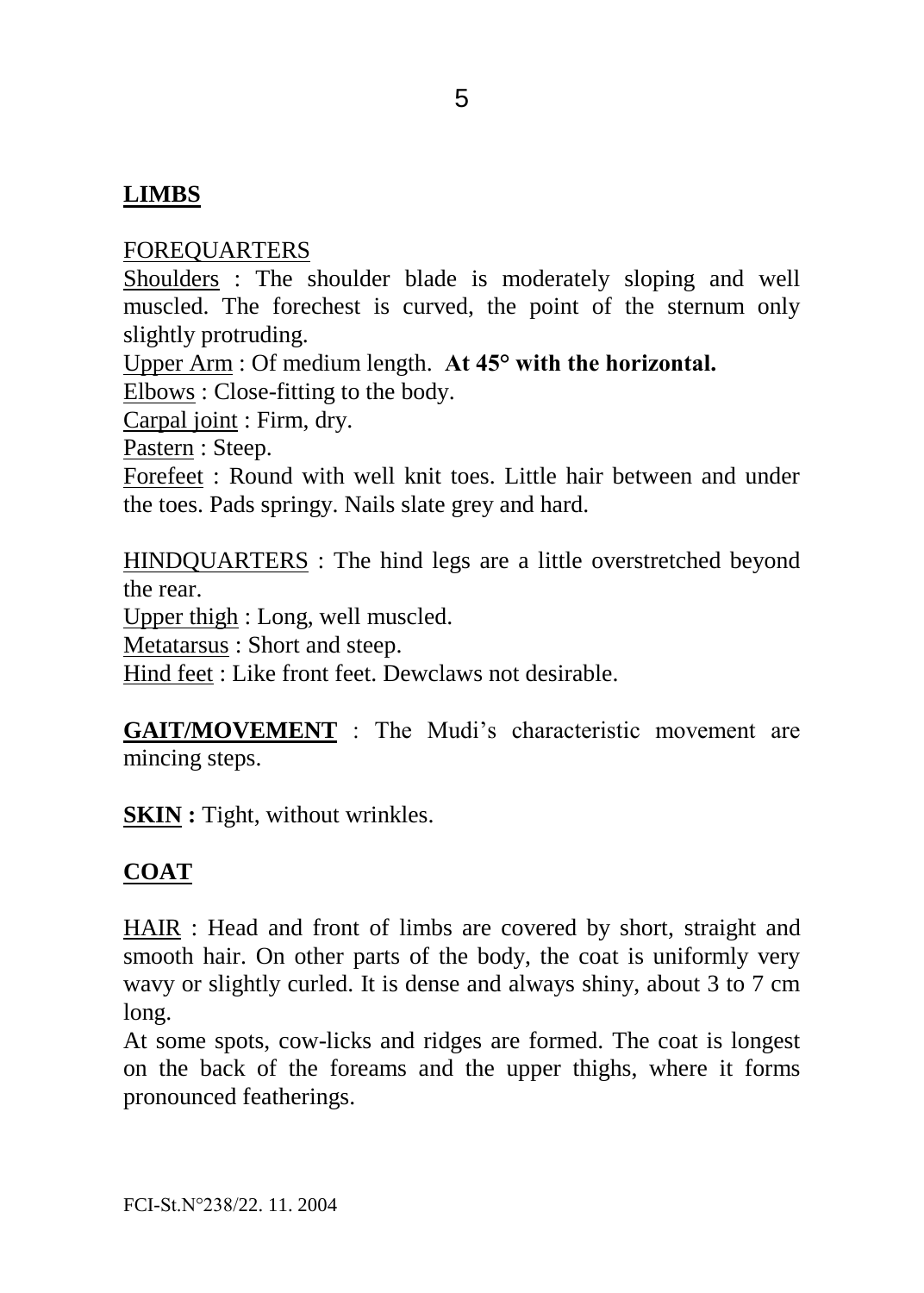### **COLOUR**

- **Fawn.**
- Black
- Blue-merle, i.e. black speckled, estriped, -brindle or -spotted on lighter or darker bluish-grey primary colour.
- Ash coloured (blue grey).
- $\bullet$  Brown.

Only slightly extensive white markings are tolerated but not desired. A white patch on the chest, less than 5 cm in diameter, and **small**  white markings on the toes are **tolerated** but not desired.

• White.

## **SIZE AND WEIGHT**

#### HEIGHT AT WITHERS

Dogs:  $41 - 47$  cm; Ideal height  $43 - 45$  cm Bitches:  $38 - 44$  cm; Ideal height  $40 - 42$  cm.

#### WEIGHT

Dogs:  $11 - 13 \text{ kg}$ . Bitches:  $8 - 11 \text{ kg}$ .

**FAULTS :** Any departure from the foregoing points must be considered a fault and the seriousness with which the fault should be regarded should be in exact proportion to its degree and its effect upon the health and welfare of the dog.

### **ELIMINATING FAULTS**

- **Aggressive or overly shy.**
- Flesh coloured, liverbrown or spotted nose in black, white, bluemerle, **fawn** or ash coloured dogs. Flesh coloured or spotted nose in brown dogs.